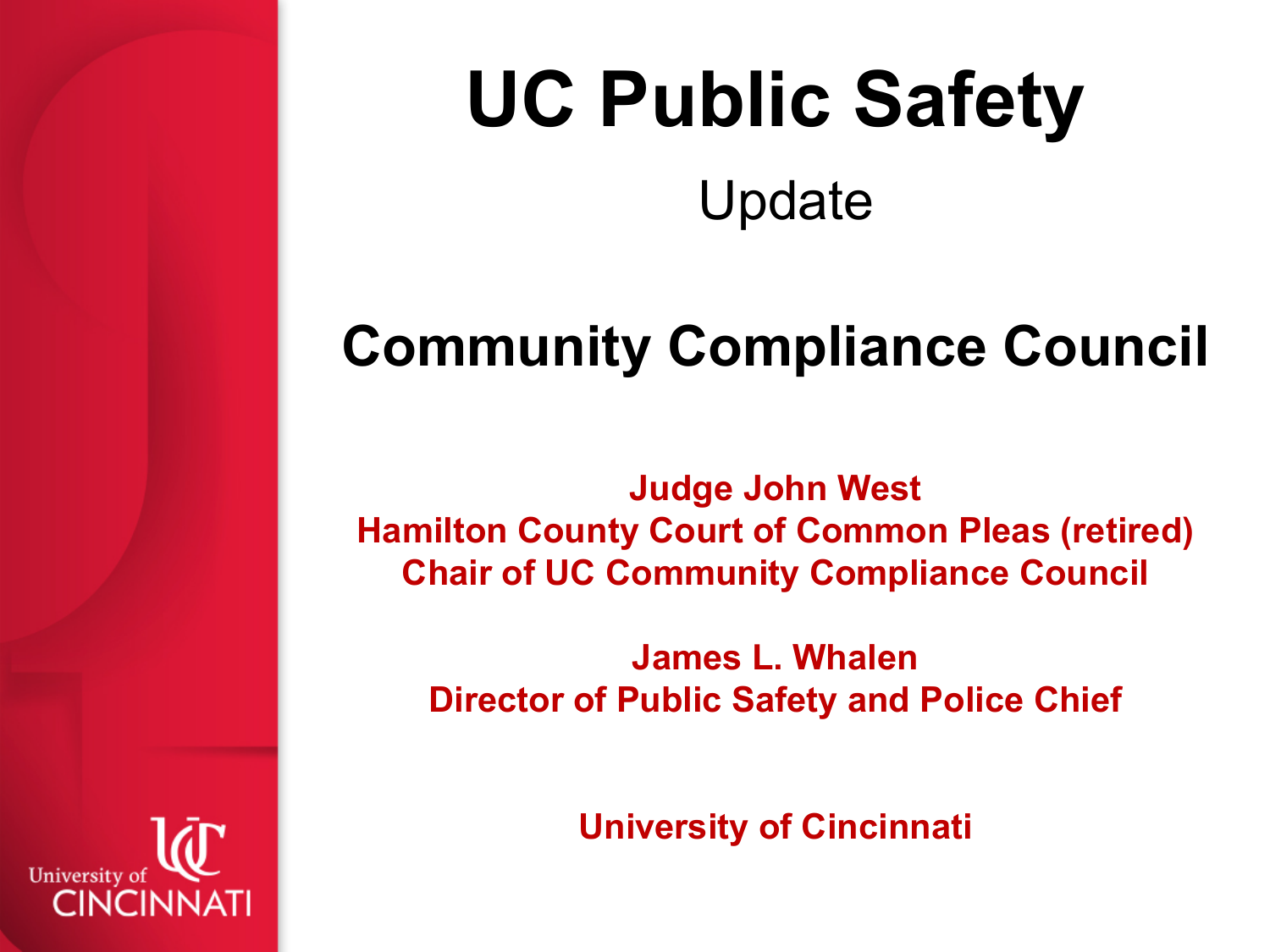### Welcome New CCC Members

• Kish Richardson – President, United Black Student Association

• Lieutenant David Brinker – UCPD Representative

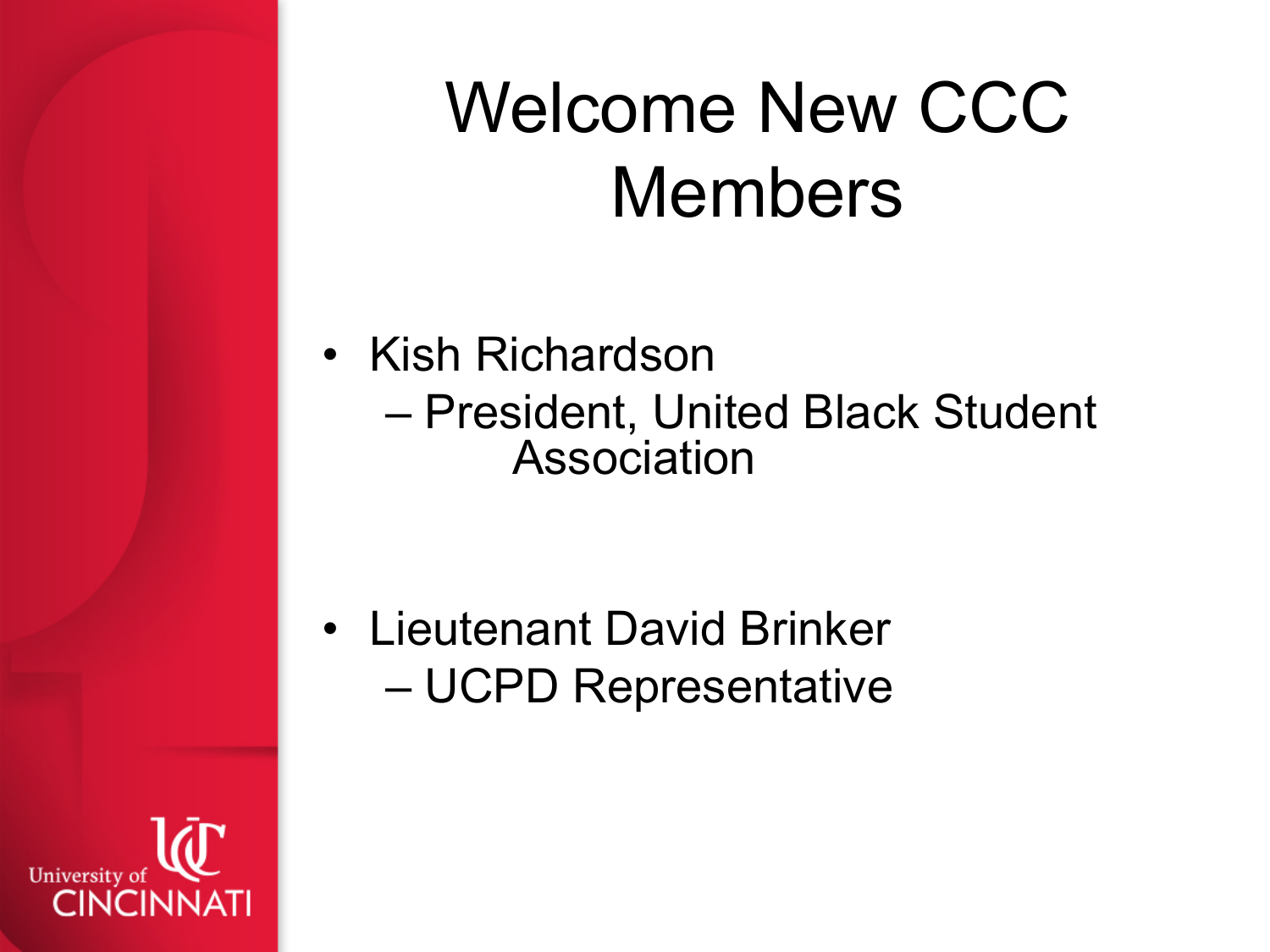## Crime Trends & Burglary Update

- *Special Thank You to Vice-Mayor Christopher Smitherman*

# Public Safety Portal & Managerial Dashboard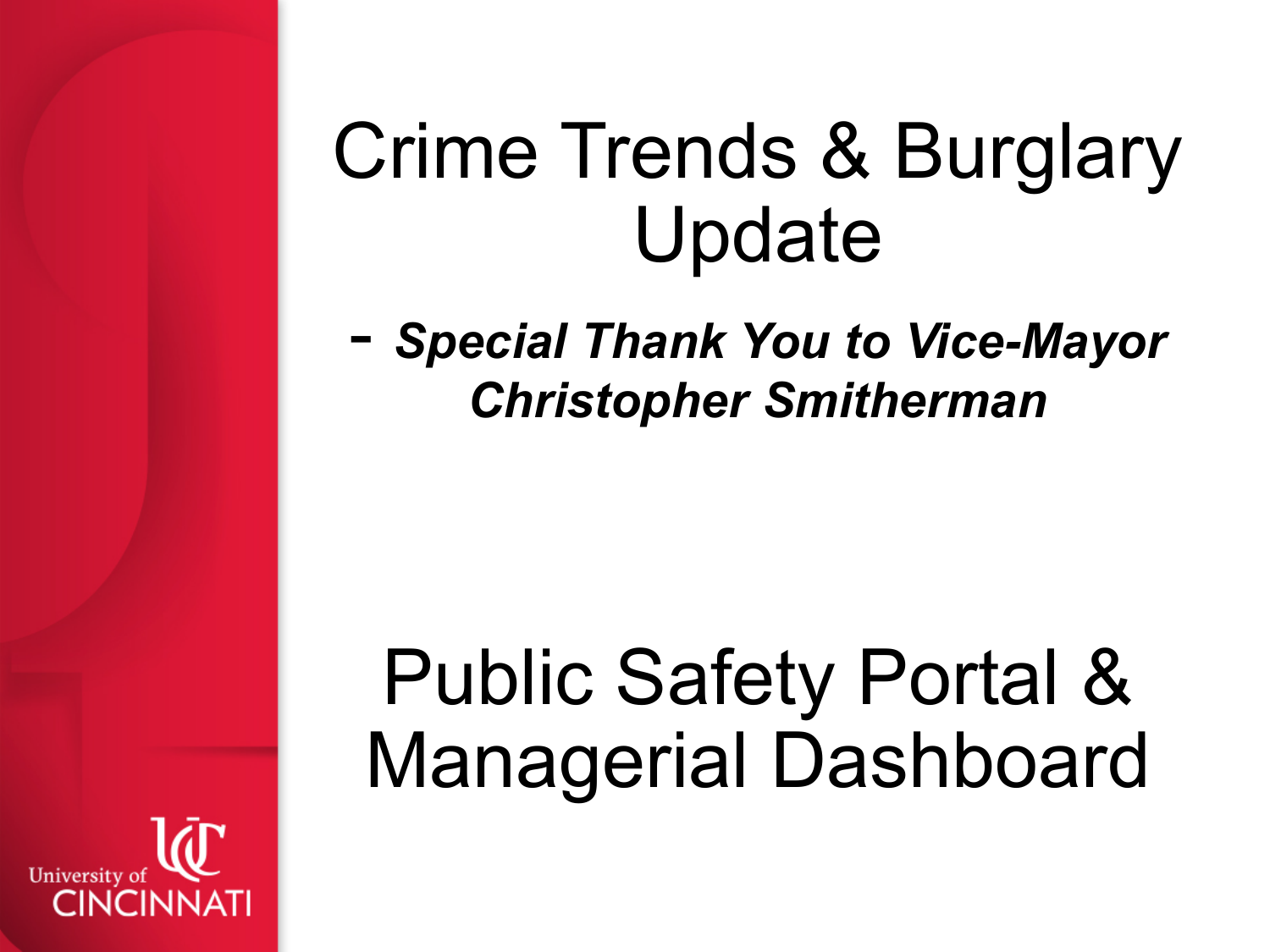### UC Covid-19 Response

- Updated dashboard is providing more in-depth information to the community
	- [https://www.uc.edu/publichealth/](https://www.uc.edu/publichealth/covid-19-dashboard.html) covid-19-dashboard.html
- Students are required and employees are encouraged to perform Daily Health Checks using an app
- Random testing includes both onand off-campus students
- UCPD working with Division of Student Affairs to address large gatherings of students



Learn About UC Daily Health Check >

**Get your UC Daily Pass** 88 ╬  $^{\circledR}$  $\times$ Self-Report Messages **Health Check** Account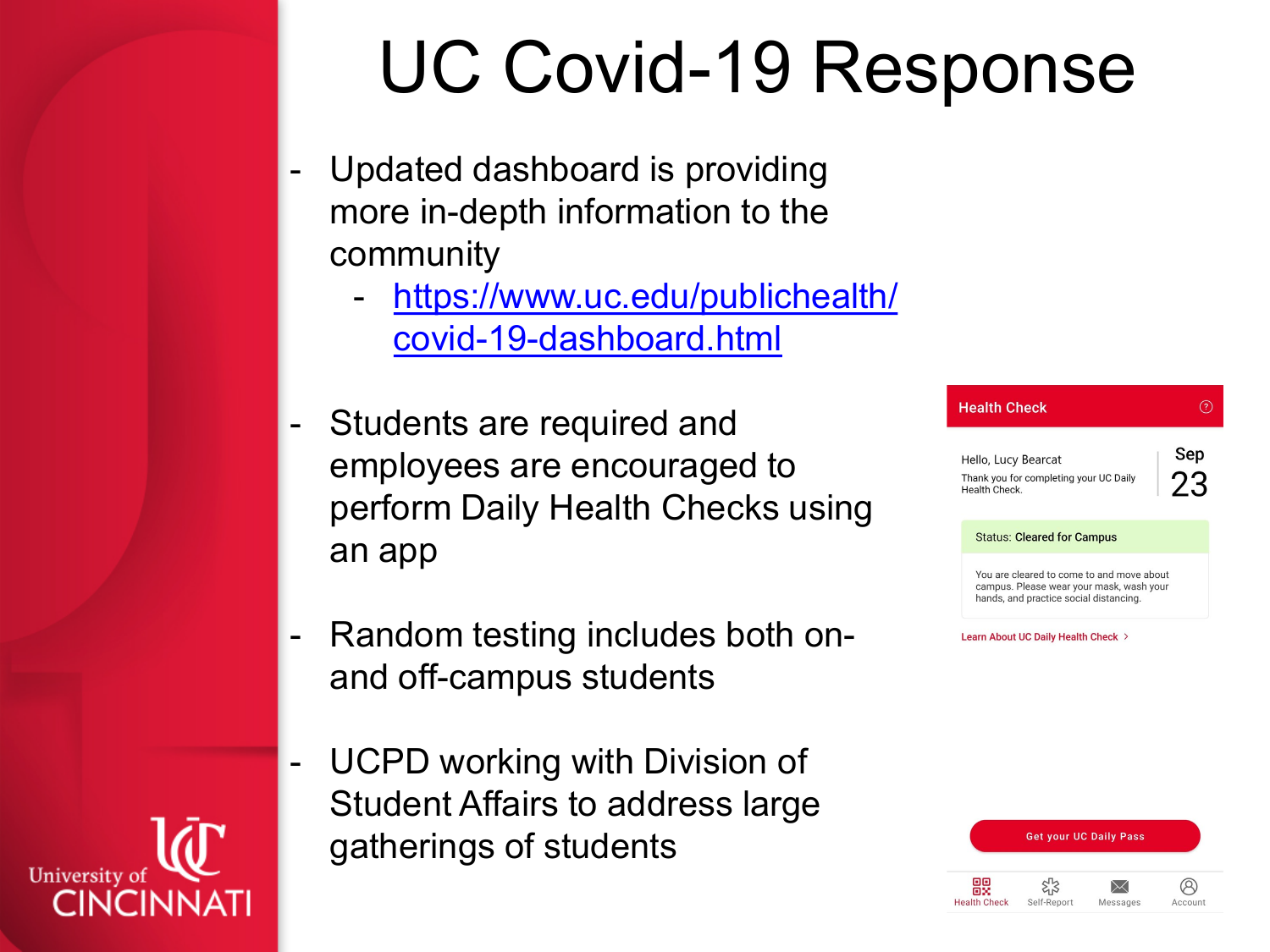### Campus Events

- Three FC Cincinnati games so far with no fans
	- Five more scheduled

- Two UC Football games with only players' families and UC Band
	- Two more scheduled (no homecoming parade)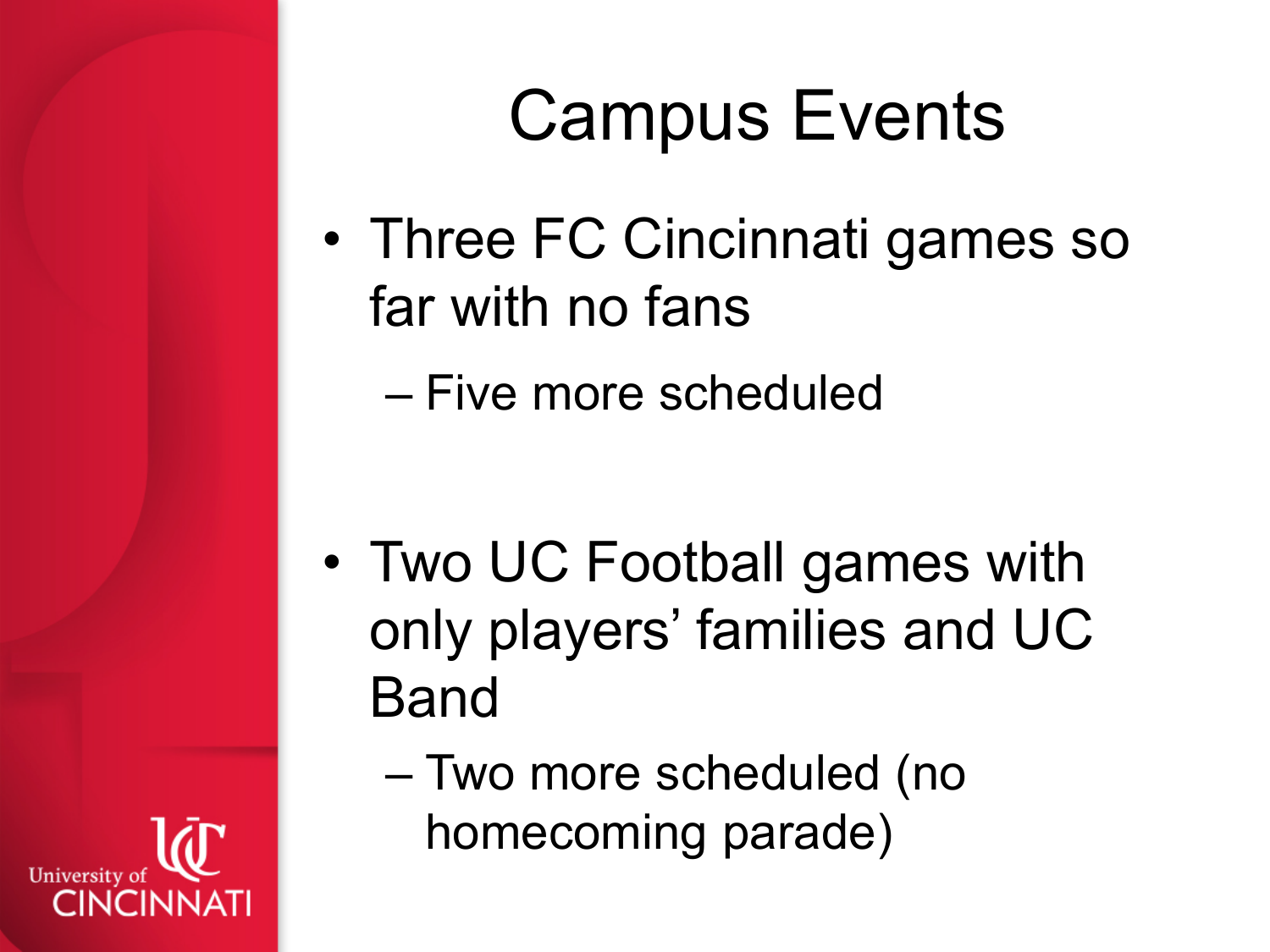#### Significant Personnel Actions

- Three police officers resigned
- Two security officers resigned – Currently in the process of hiring three new security officers
- Two new Emergency Communication Dispatchers
- University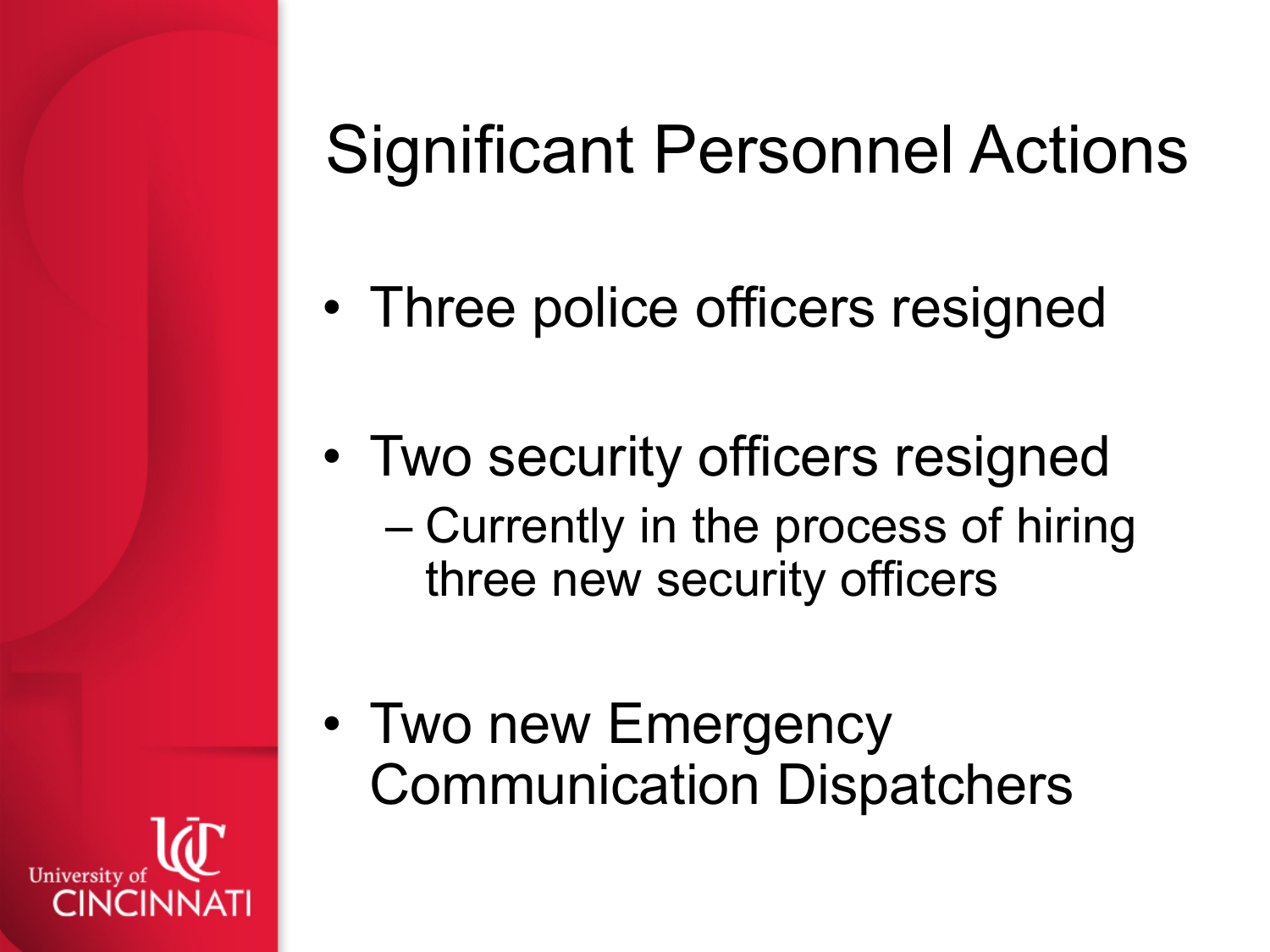# Off-Campus Traffic Stops

- June 16: Wrong way on a oneway street.
	- Driver advised and sent on way
- Aug. 2: Wrong way on a oneway street.
	- Driver advised and sent on way
- Aug. 8: Possible OVI/struck street pole and left the scene. – CPD arrested driver for OVI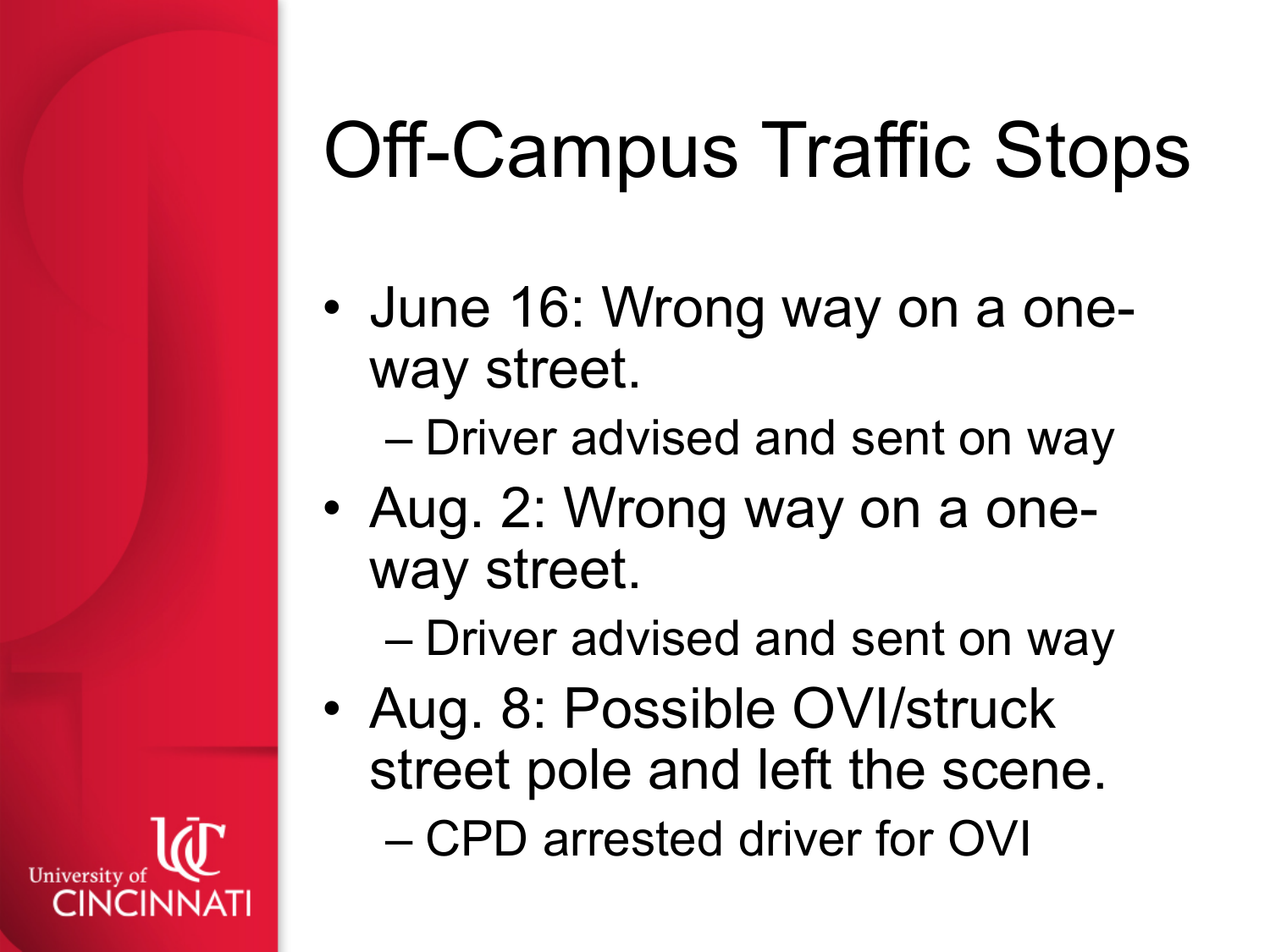# Reported Force

- July 3: DOF
	- CPD Officers needed assistance for person displaying a gun and threatening a victim on West Hollister St.
	- Apprehension made by UCPD. Suspect turned over to CPD, gun recovery.
- July 8: DOF
	- Officer needs assistance call from CPD on Resor Ave. for suspect in aggravated menacing.
	- Apprehension by CPD and UCPD.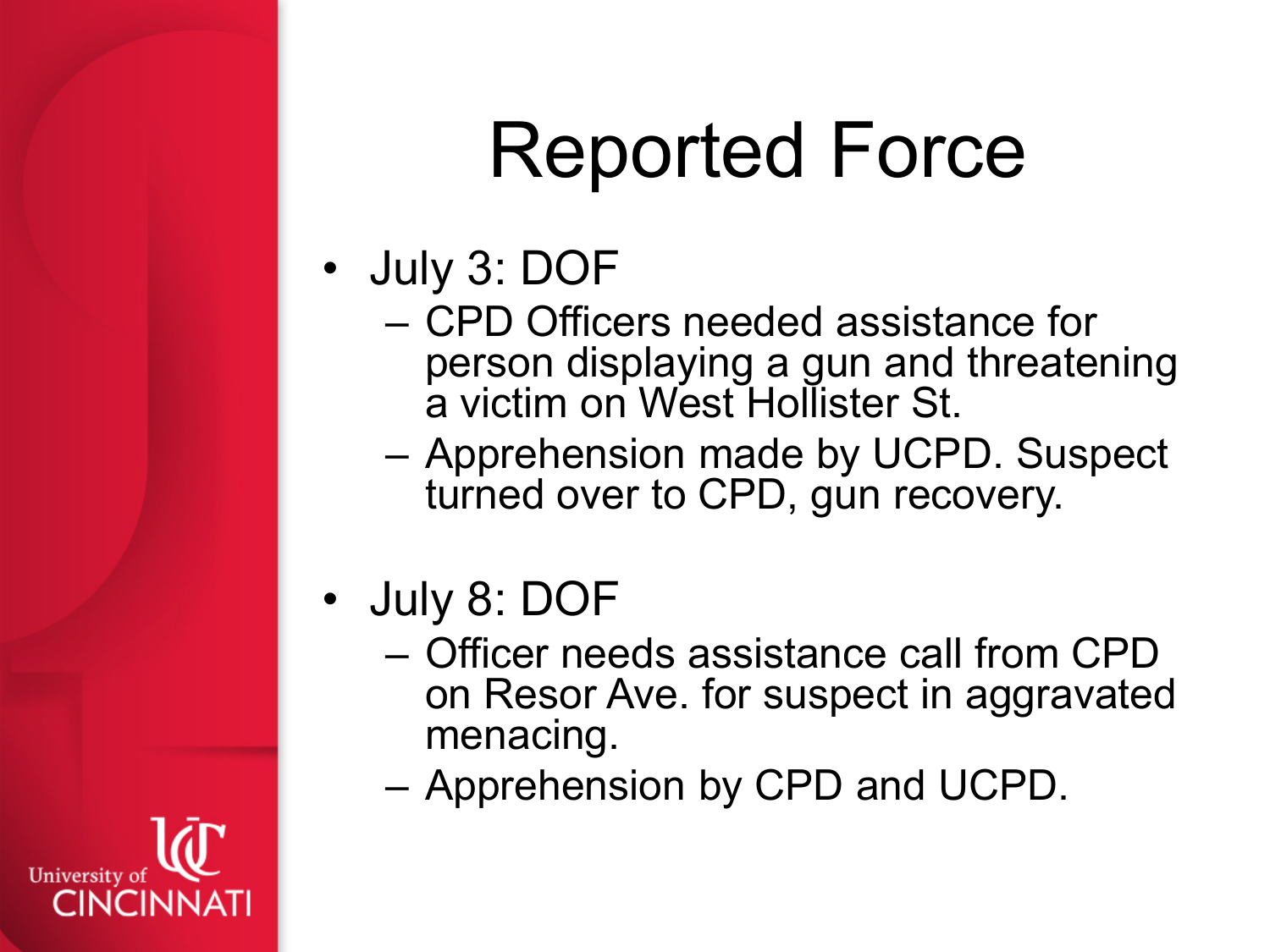# Citizen Complaints

- On April 25, 2015, an Officer allegedly made unprofessional comments to complainant.
	- Not Sustained
- On April 6, 2014, an Officer allegedly used excessive force.
	- Not Sustained
- On July 24, 2020, an Officer allegedly was unprofessional and discourteous. – Not Sustained